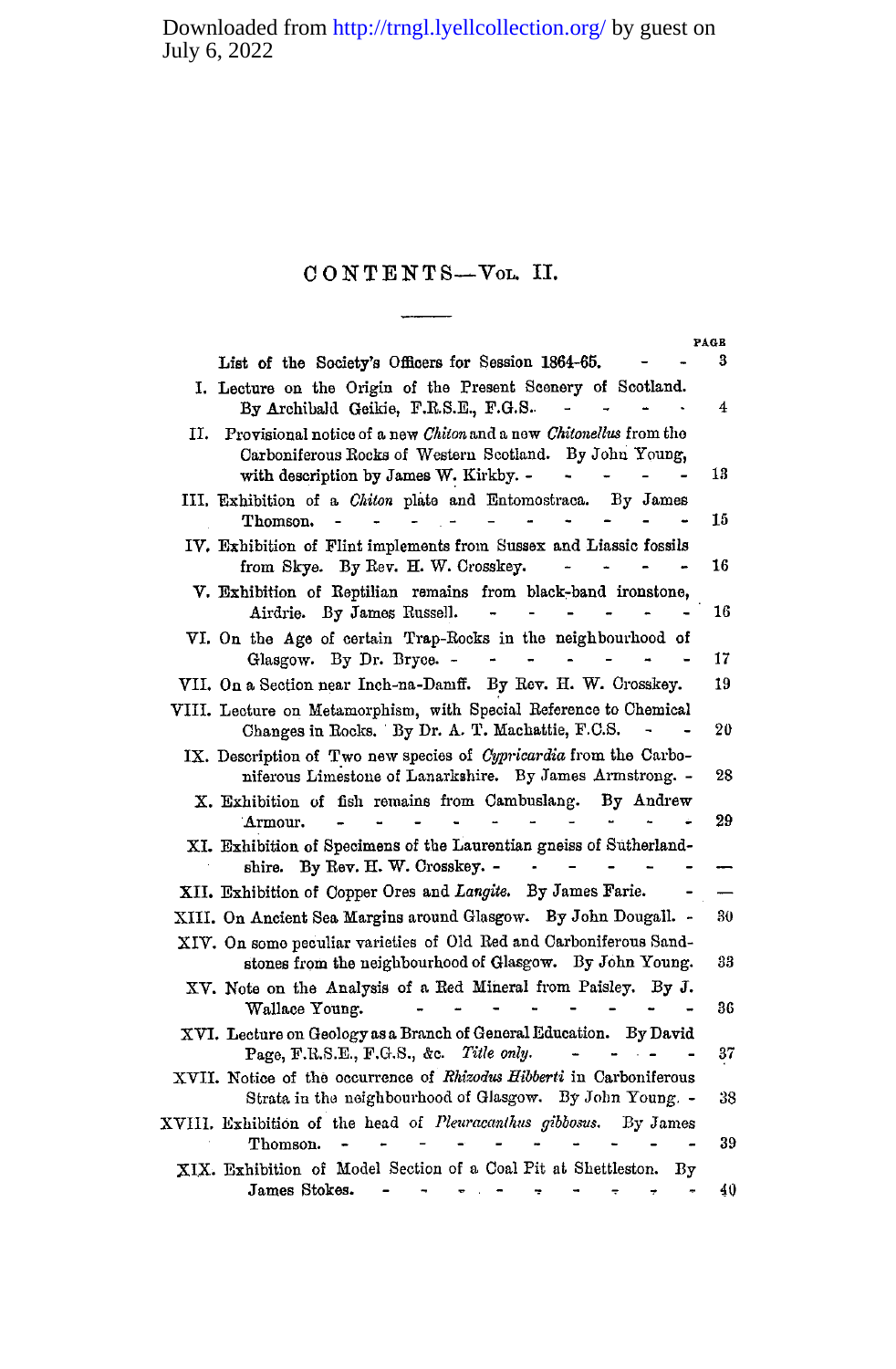# **vi CONTENTS.**

|         | XX. On continuous internal movements in the Earth's crust.<br>By John                                                                                                                                 | PAGE |
|---------|-------------------------------------------------------------------------------------------------------------------------------------------------------------------------------------------------------|------|
| XXI.    | Reid.<br>Notice of the Position and Character of several of the Igneous<br>Rocks and Minerals in the northern front of the Cathkin                                                                    |      |
|         | Hills.<br>By R. White Skipsey.                                                                                                                                                                        | 41   |
|         | XXII. Glacial deposits of the Clyde District.<br>By Rev. H. W. Crosskey.                                                                                                                              | 45   |
|         | XXIII. Exhibition of coal-tar products. By J. Wallace Young.                                                                                                                                          | 52   |
|         | XXIV. On the discovery of Carboniferous Limestone fossils in the Upper<br>Coal Measures to the east of Glasgow. By R. White Skipsey.                                                                  |      |
|         | XXV. Exhibition of Brachiopoda and <i>Gyrolepis Rankinii</i> from Braidwood<br>By John R. S. Hunter.<br>Limestone.                                                                                    | 54   |
|         | XXVI. On some differences in the results of Ice Action in Scotland and<br>Switzerland. By John D. Campbell.<br>$\overline{\phantom{a}}$                                                               |      |
|         | XXVII. Lecture on the Unity and Permanence of Species. By William<br>Keddie.<br>Title only.                                                                                                           | 55   |
| XXVIII. | Exhibition of a new Palaoniscus from Shotts. By Dr. William<br>Grossart.                                                                                                                              | 56   |
|         | XXIX. Exhibition of Palmonisci from Possil black-band. By John Young.                                                                                                                                 |      |
|         | XXX. Exhibition of Carboniferous fossils from Belgium. By Rev. H.<br>W. Crosskey.                                                                                                                     |      |
|         | XXXI. On Quartz and its mode of formation. By John Sutherland                                                                                                                                         |      |
|         | XXVII. On the Geological Features of the Country around Jerusalem.<br>By George Somerville -                                                                                                          | 61   |
|         | XXXIII. On the insufficiency of the evidence adduced by Sir Charles Lyell<br>to prove the upheaval of the shores of the Firth of Forth<br>since the Roman invasion. By A. Bryson, F.R.S.E Title only. | 64   |
|         | XXXIV. On the presence of Magnesia in rocks. By J. Wallace Young.                                                                                                                                     |      |
|         | XXXV. Exhibition of Carboniferous corals. By James Thomson. -                                                                                                                                         | 69   |
|         | XXXVI. Exhibition of Carboniferous fish remains. By Andrew Armour.                                                                                                                                    |      |
|         | XXXVII. Exhibition of Peltocaris aptychoides from Moffat.<br>By James<br>Farie.                                                                                                                       |      |
|         | XXXVIII. Notes on the Earthquake district of the county of Perth.<br>Вy<br>Dr. Bryce. -                                                                                                               | 70   |
|         | XXXIX. Description of a new Estheria from the Carboniferous Limestone<br>of Thornliebank. By T. Rupert Jones, F.G.S.                                                                                  | 71   |
|         | XL. Note on the occurrence of <i>Estheria punctatella</i> . By John Young.                                                                                                                            | 72   |
|         | XLI. Note on the discovery of the teeth of Dithyrocaris. By James<br>Armstrong. -                                                                                                                     | 73   |
|         | XLII. Description of two new shells from the Carboniferous Limestone<br>of Clydesdale. By James Armstrong. -                                                                                          | 74   |
|         | XLIII. On the Geology of the Campbeltown District.<br>By James<br>Thomson.                                                                                                                            | 76   |
|         | XLIV. Concluding Address. By Rev. II. W. Crosskey, Vice-President. -                                                                                                                                  | 90   |
|         | Summer Excursions.                                                                                                                                                                                    | 95   |
|         | Donations to the Library.                                                                                                                                                                             |      |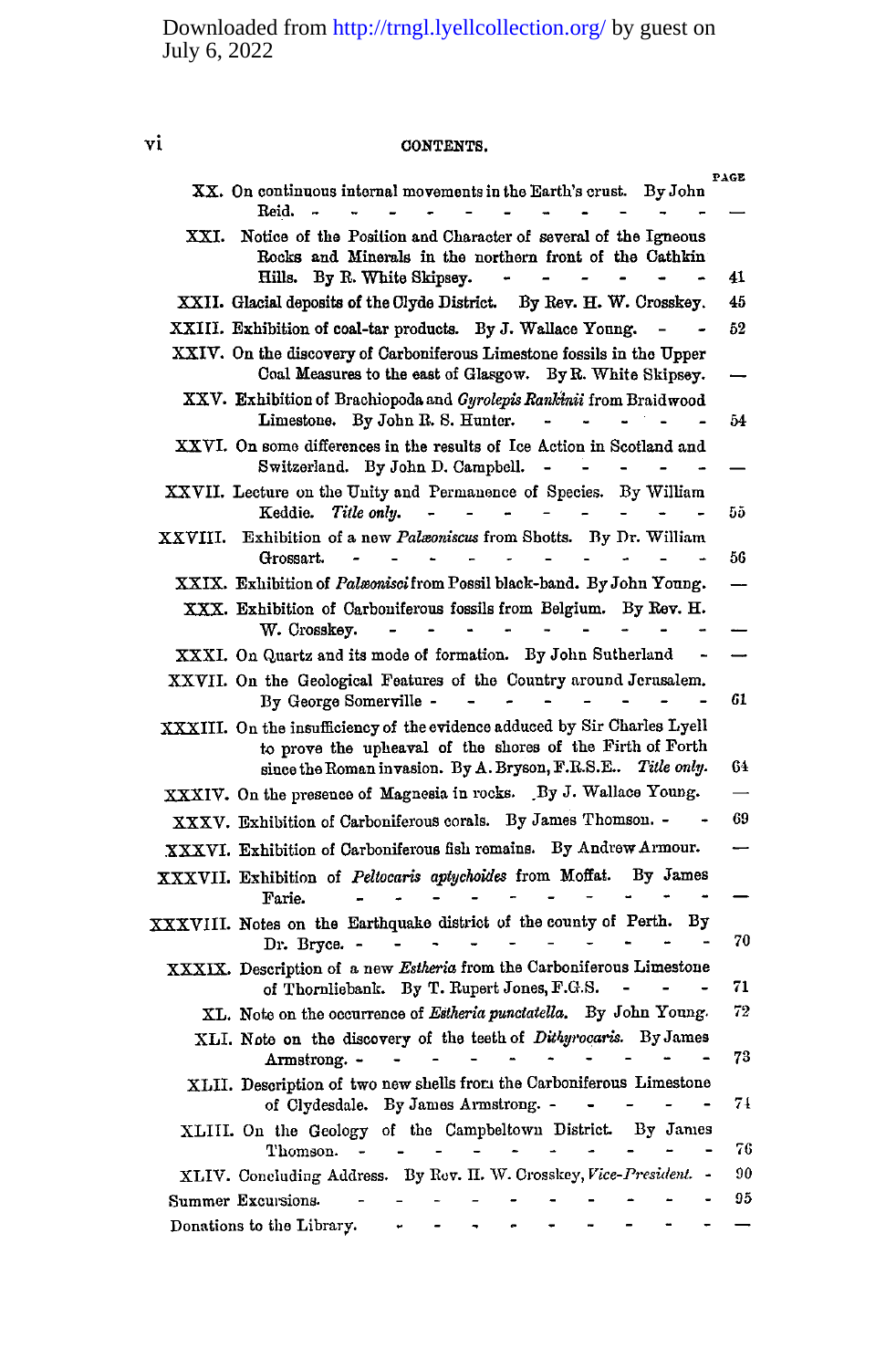**CONTENTS. vii PAGE XLV . On tlie Occurrence of Fossil Tree s imbedded in Trappean As h in Arran. B y Edward A. Wiinsch,** *Vice-President.* **-** *- -* **97 XLVI. On the Surface Geolog y of Glasgow, B y Jame s Bennie . - - 100 XLVII . Not e on the Fossils collected b y Mr Jame s Benni e at Windmillcroft. B y Eev . Henr y W. Crosskey,** *Vice-President. - -* **115 XLVIII . On the Auriferous Rock s and Drifts of Victoria. B y W . Cameron. 117 XLIX . On the Eolation between the Glacial Deposits of Scotland and thos e of Canada. B y Eev . Henr y W . Crosskey,** *Vice-President.* **132**  L. On the Reason why the Change of Climate in Canada since the Glacial Epcoh has been less complete than in Scotland. By  $J_{\text{SMEB}}$  Croll  $\sim$   $\frac{3}{2}$   $\sim$   $\frac{3}{2}$   $\sim$   $\frac{3}{2}$   $\sim$   $\frac{3}{2}$   $\sim$   $\frac{3}{2}$   $\sim$   $\frac{3}{2}$   $\sim$   $\frac{3}{2}$   $\sim$   $\frac{3}{2}$   $\sim$   $\frac{3}{2}$   $\sim$   $\frac{3}{2}$   $\sim$   $\frac{3}{2}$   $\sim$   $\frac{3}{2}$   $\sim$   $\frac{3}{2}$   $\sim$   $\frac$ **L I. On the Eang e and Occurrence of Anthracosia and other Shells in t he Coal-measures eastward of Glasgow. B y E . Whyt e Skipsey. Il l**  LII. Notes on the Occurrence and Range of LINGULA in the Carboni**ferous Series of the West of Scotland. B y Joh n Young . - 144 LIII.** Description of *Lingula Thomsonii.* By Thomas Davidson, F.R.S. **F.G.S. B. F.G.S . - 149**  LIV. Notes on the Occurrence of Coal Beds under the Traps of the **Bowling Hills.** By Alexander Currie. - - - -**L V . On the discovery of the Eemains of** *Bos longifrons* **and** *Bos primigenus* **in the ancient Drift of the Clyde. B y Jame s Bennie . - 152 LVI. Geological Note s and Queries:—**  Notes on the method adopted in collecting and mounting **Entomostraca, etc., from the Carboniferous Strata of the West of Scotland. B y Joh n Young . - - - - - 155**  Sections of Trap Rocks, etc., near Greenock. By R. Whyte **Skipsey. - - - - - - - - 158 Proceedings for the Year 1865-66.** - - - - - - - - 159 **Summe r Excursions. - - - - - - - - - - 168 Donations to the Library. ------ - - 173**  LVII. On the Change in the Obliquity of the Ecliptic, its influence on the climate of the Polar Regions, and Level of the Sea. By **James Croll. . . . . . . . . . 177 LVIH . On the Chemistry of some Carboniferous and Old Ee d Sandstones. B y J . Wallac e Young . - 198 LIX . On the Ballagan Series of Eocks. B y J. Wallac e Young . - - 209**  LX. On the Analysis of a Green Fibrous Mineral from Cathkin. By J. **Wallace Young. - - - - - - - - 212** LXI. On the Entomostraca of the Carboniferous Rocks of Scotland. By **I. Euper t Jones, F.G.S. , and Jame s W . Kirkby. - - - -213 LXII. Address in Memor y of Jame s Smith, Esq. of Jordanhill, F.G.S . B y Eev . Henr y W . Crosskey. - 228**  LXIII. Notes on Some Fossil Crustacea and a Chilognathous Myriapod, from the Coal Measures of the West of Scotland. By Henry **Woodward, F.G.S .** *(Plate TIL)* **234 LXIV . On the Igneous Eock Sections at the Ey e Water, Ayrshire . B y E. White Skipsey.** 2248